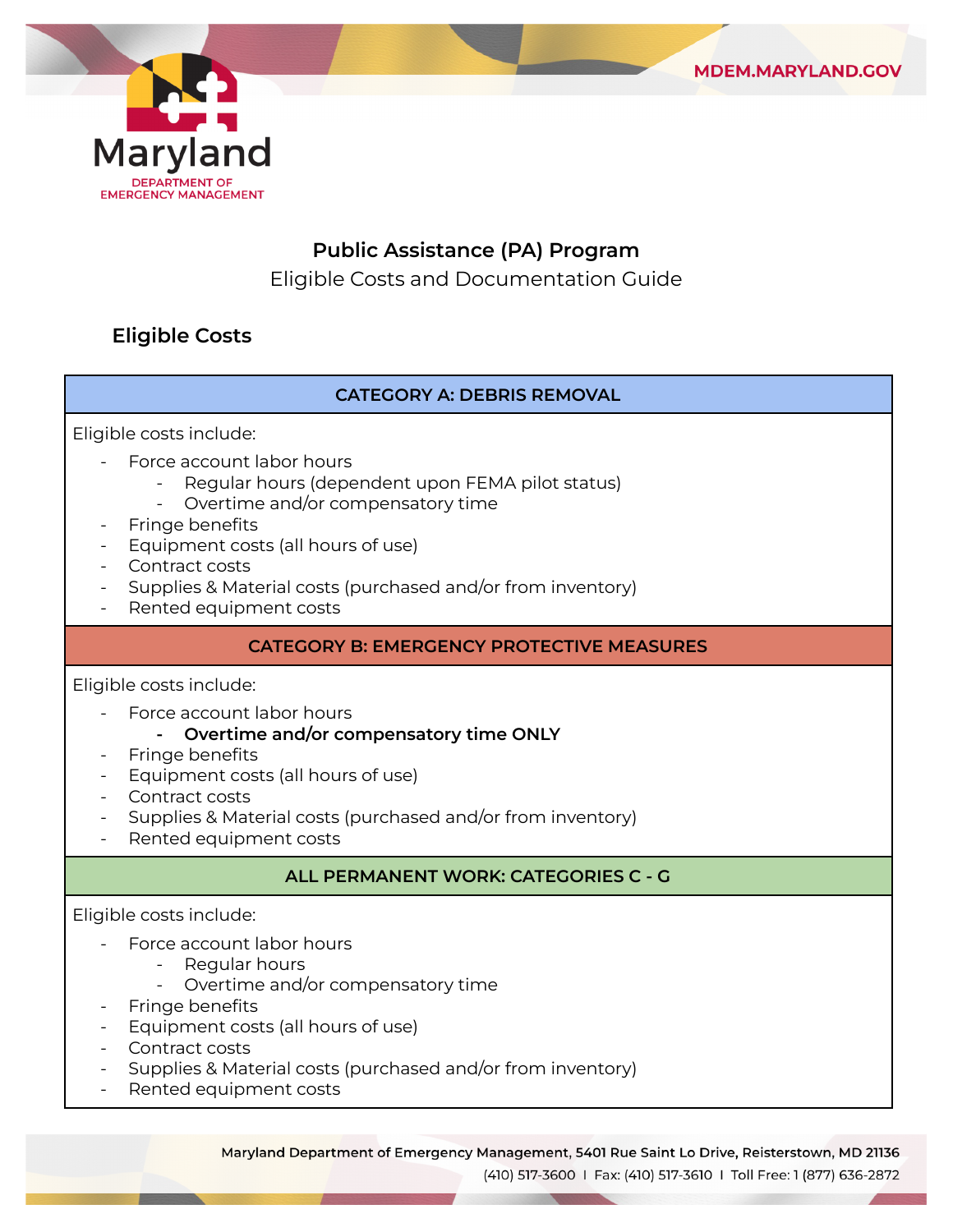



# **Documentation Guide**

| <b>Location Details</b>                                                                                                                                                                                                                                                                                                                                                                                                        |                                                                                                                                                                                                                                                                                                                                                                                                                                                                                                                                                                                                                                                                                                                                                                                                                                                                                                                                                                                    |  |
|--------------------------------------------------------------------------------------------------------------------------------------------------------------------------------------------------------------------------------------------------------------------------------------------------------------------------------------------------------------------------------------------------------------------------------|------------------------------------------------------------------------------------------------------------------------------------------------------------------------------------------------------------------------------------------------------------------------------------------------------------------------------------------------------------------------------------------------------------------------------------------------------------------------------------------------------------------------------------------------------------------------------------------------------------------------------------------------------------------------------------------------------------------------------------------------------------------------------------------------------------------------------------------------------------------------------------------------------------------------------------------------------------------------------------|--|
| The exact location of the<br>damaged facility must be<br>described.<br>This information should be<br>specific enough to allow MDEM<br>and FEMA representatives to<br>easily locate the facility if a site<br>visit is necessary.                                                                                                                                                                                               | The following are examples of possible location descriptions<br>for different types of facilities:<br><b>Building number</b><br>$\blacksquare$<br><b>Building name</b><br>$\blacksquare$<br>Address (including street name, number, and<br>community)<br>Name of the intersecting street boundaries (where<br>$\blacksquare$<br>applicable).<br>GPS coordinates (latitude & longitude)<br>$\blacksquare$<br>Include any other information that documents the<br>exact location of the facility.                                                                                                                                                                                                                                                                                                                                                                                                                                                                                    |  |
| <b>Project Details</b>                                                                                                                                                                                                                                                                                                                                                                                                         |                                                                                                                                                                                                                                                                                                                                                                                                                                                                                                                                                                                                                                                                                                                                                                                                                                                                                                                                                                                    |  |
| The overall project details<br>include:<br>Size and type of facility<br>$\blacksquare$<br>Type of repairs that are<br>$\overline{\phantom{a}}$<br>needed<br>Extent of the damages<br>$\overline{\phantom{a}}$<br>Impact of the facilities or<br>$\overline{\phantom{a}}$<br>operations that were<br>damaged<br>Costs<br>Schedule<br>Any temporary repairs<br>that may be necessary to<br>accommodate the<br>rebuilding process | The following is a list of necessary information for project<br>details:<br>Records showing the presence of an immediate threat<br>$\equiv$<br>Drawings, sketches, and plans of pre-disaster facility<br>design (to scale)<br>Drawings and sketches of disaster-related damages<br>(to scale)<br>Drawings and sketches of completed or proposed<br>repair (to scale)<br>Calculation sheet detailing specific dimensions and<br>quantities of damage<br>Flood Insurance Rate Maps (FIRMs) and FIRMettes<br>Facility maintenance records<br>$\blacksquare$<br>Facility inspection/safety reports<br>$\overline{\phantom{a}}$<br>Engineering/technical reports and specifications for<br>$\overline{\phantom{a}}$<br>repair<br>Codes and standards governing repairs/replacements<br>$\overline{\phantom{0}}$<br>Permits<br>$\blacksquare$<br>Rental and lease agreements (if facility is<br>rented/leased)<br>Contracts or contractor bids (including invoices and<br>$\blacksquare$ |  |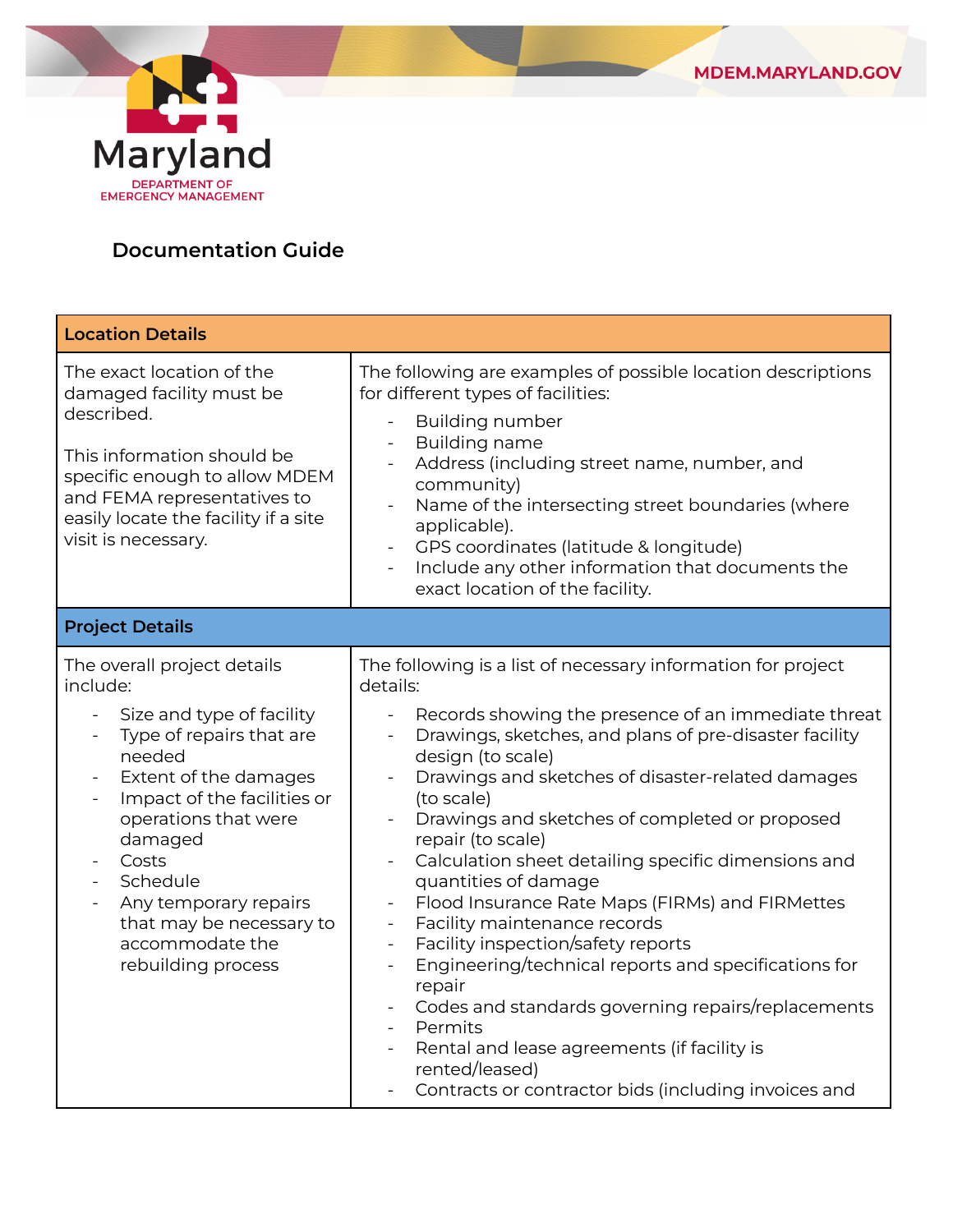



|                                                                                                                                                                                                                                                                                             | copies of payments)<br>Inspection logs<br>Correspondence<br>Invoices<br>Environmental and/or historical data/records<br>Hazard mitigation opportunities<br>$\overline{\phantom{a}}$<br>Specifications for improved and/or alternate projects<br>(if applicable)<br>Records of donated goods and services<br>$\overline{\phantom{a}}$<br>If repairs to be completed by in-house staff,<br>$\blacksquare$<br>documentation of time & materials, completed work,<br>and work that is planned to be completed<br>Total estimated and actual costs |  |  |
|---------------------------------------------------------------------------------------------------------------------------------------------------------------------------------------------------------------------------------------------------------------------------------------------|-----------------------------------------------------------------------------------------------------------------------------------------------------------------------------------------------------------------------------------------------------------------------------------------------------------------------------------------------------------------------------------------------------------------------------------------------------------------------------------------------------------------------------------------------|--|--|
| <b>Labor Costs</b>                                                                                                                                                                                                                                                                          |                                                                                                                                                                                                                                                                                                                                                                                                                                                                                                                                               |  |  |
| The costs of all labor forces<br>should be captured. The costs<br>should be carefully identified as<br>regular time, or<br>overtime/compensatory time.<br>Include details of the state/local<br>jurisdiction(s)' determination<br>and policy for<br>overtime/compensatory<br>reimbursement. | Documentation includes:<br>Records of regular, paid, overtime, and compensation<br>hours separately<br>Overtime and compensatory time policies<br>Employees' fringe benefits calculation/costs<br>Temporary labor hires                                                                                                                                                                                                                                                                                                                       |  |  |
| <b>Equipment Costs</b>                                                                                                                                                                                                                                                                      |                                                                                                                                                                                                                                                                                                                                                                                                                                                                                                                                               |  |  |
| The costs of the agency's own<br>equipment usage should be<br>captured. The costs should be<br>carefully identified and<br>documented, ensuring that the<br>equipment usage corresponds<br>to the force account labor hours.<br>No standby time of equipment<br>is allowable.               | Documentation includes:<br>Description of the type of work being performed<br>Description of the equipment (including rated<br>horsepower or capacity)<br>Force account equipment usage information and rate<br>schedules (FEMA or agency)<br>Costs associated with equipment use<br>$\overline{\phantom{a}}$<br>Correlation of equipment use time with labor usage                                                                                                                                                                           |  |  |
| <b>Rental Costs</b>                                                                                                                                                                                                                                                                         |                                                                                                                                                                                                                                                                                                                                                                                                                                                                                                                                               |  |  |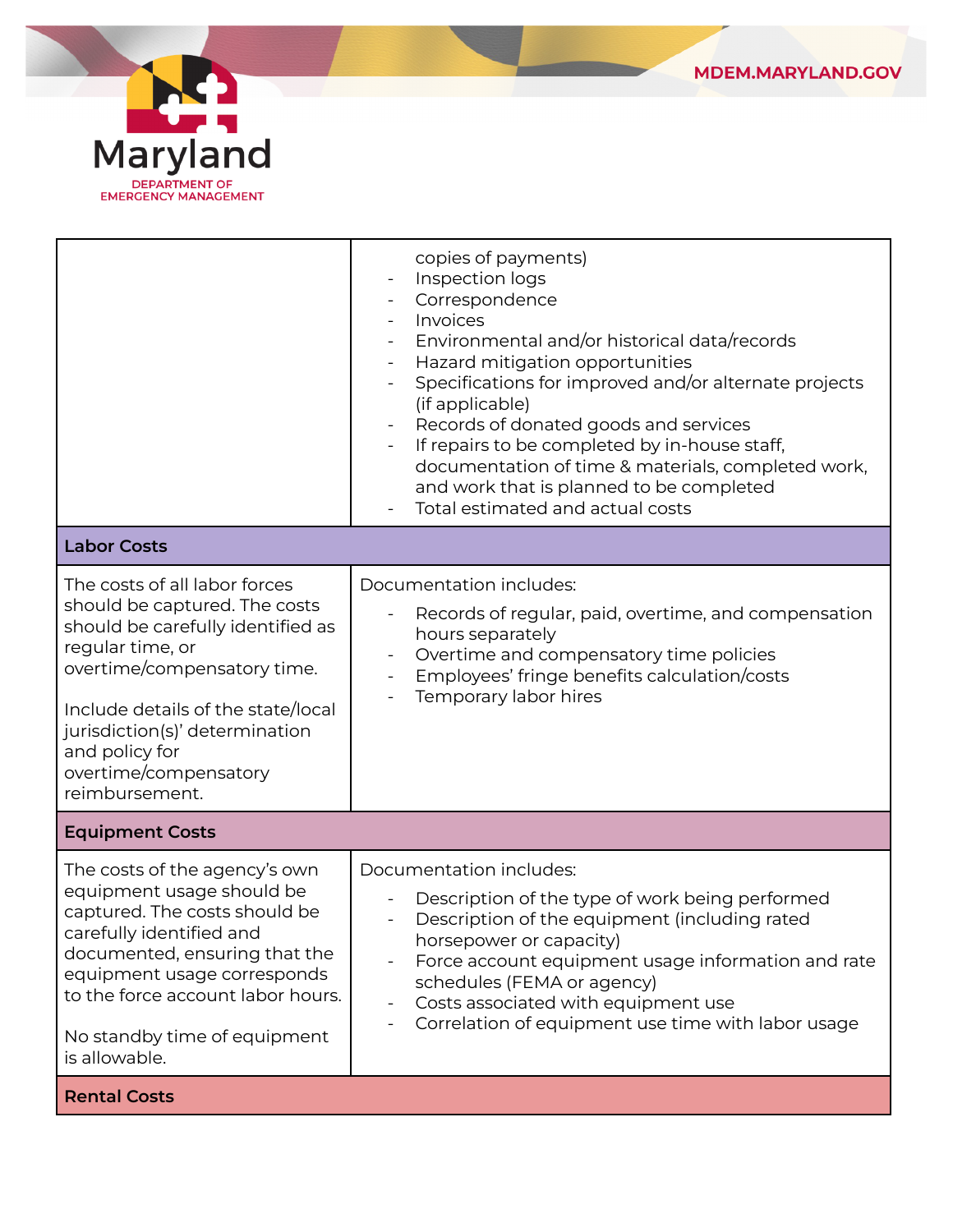



| Equipment leasing may be a<br>reasonable alternative to<br>purchasing equipment, so long<br>as leasing costs are reasonable<br>and do not exceed the purchase<br>price of the equipment.                                                                                                                        | Documentation includes:<br>Record of costs of rented/leased equipment<br>Description of type of work performed with<br>equipment<br>Description of the equipment (including rated<br>horsepower or capacity)<br>Record of equipment use costs (e.g., fuel and supplies)<br>$\qquad \qquad \blacksquare$                                                                                                                                                               |  |
|-----------------------------------------------------------------------------------------------------------------------------------------------------------------------------------------------------------------------------------------------------------------------------------------------------------------|-----------------------------------------------------------------------------------------------------------------------------------------------------------------------------------------------------------------------------------------------------------------------------------------------------------------------------------------------------------------------------------------------------------------------------------------------------------------------|--|
| <b>Materials, Supplies, and Purchases</b>                                                                                                                                                                                                                                                                       |                                                                                                                                                                                                                                                                                                                                                                                                                                                                       |  |
| The costs of supplies taken from<br>stock or purchased may be<br>eligible, so long as they are<br>reasonable in cost and directly<br>attributable to the disaster<br>activities.                                                                                                                                | Documentation includes:<br>Description of work/task for which materials were<br>required<br>Record of materials and supplies from inventories<br>$\blacksquare$<br>(original purchase documents of inventories may be<br>required)<br>Inventory withdrawal forms for items taken from stock<br>$\overline{\phantom{a}}$<br>Description of the name of the vendor/supplies<br>materials were purchased from                                                            |  |
| <b>Donated Resources</b>                                                                                                                                                                                                                                                                                        |                                                                                                                                                                                                                                                                                                                                                                                                                                                                       |  |
| After a disaster, FEMA typically<br>reimburses 75% of eligible<br>costs/expenses, with the<br>remaining 25% being the<br>applicant's responsibility.<br>However, FEMA allows an<br>applicant to offset its portion of<br>these costs by accounting for<br>the value of donated sources<br>(goods and services). | Documentation includes:<br>Type of work performed<br>Hours of volunteer labor associated with a project<br>$\blacksquare$<br>(number of people for specified hours, per day)<br>Tasks performed associated with volunteer labor<br>Billing rate for volunteer labor<br>$\blacksquare$<br>Description of donated equipment (including<br>horsepower or capacity)<br>Donated equipment use costs<br>Quantities and types of donated goods<br>Costs of donated materials |  |
| <b>Insurance Coverage</b>                                                                                                                                                                                                                                                                                       |                                                                                                                                                                                                                                                                                                                                                                                                                                                                       |  |
| Immediately notify the<br>insurance carrier to determine                                                                                                                                                                                                                                                        | Documentation includes:<br>Insurance policy/binder                                                                                                                                                                                                                                                                                                                                                                                                                    |  |